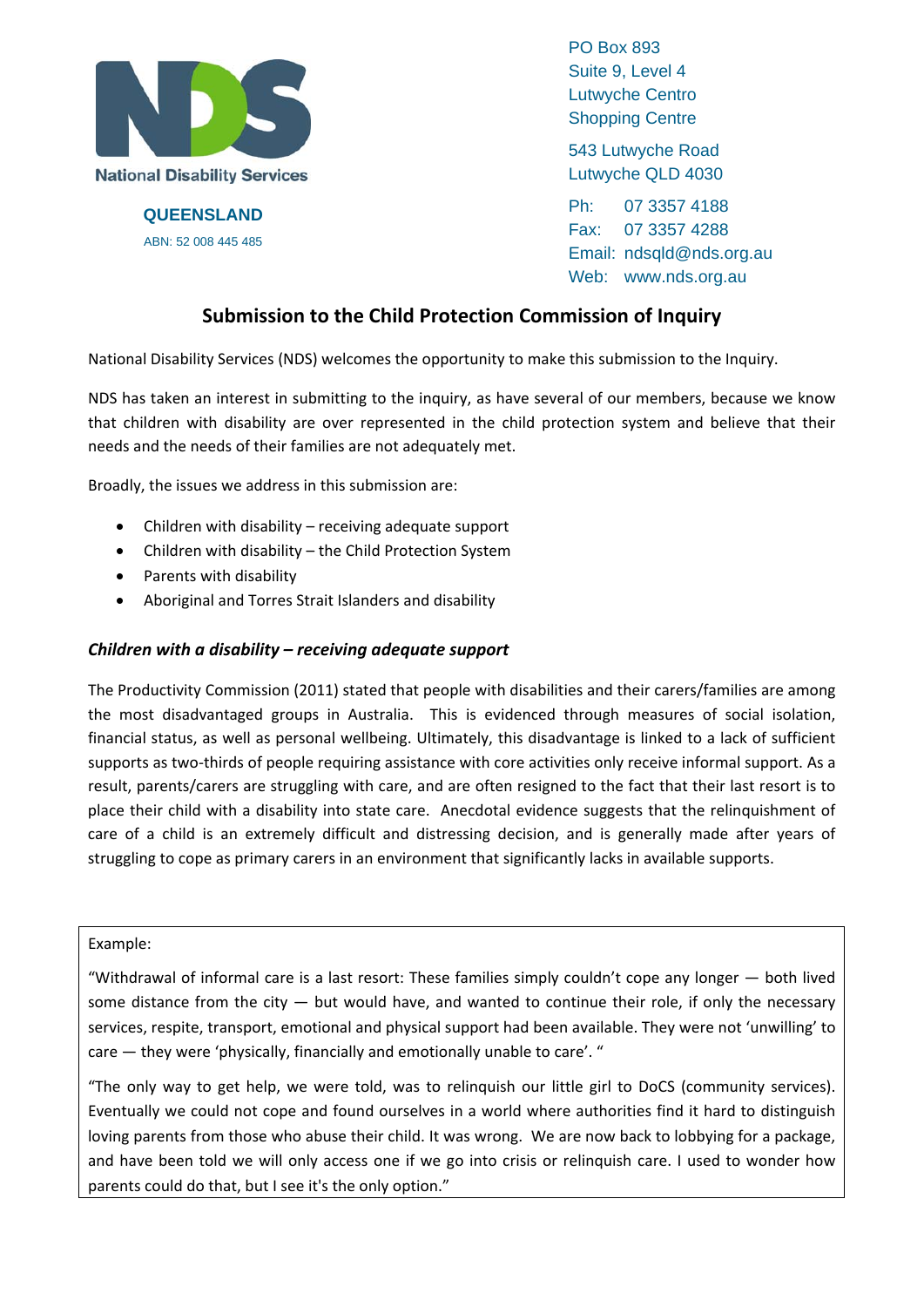"The child is now, legally 'abandoned', and in 'need of protection' because of that family abandonment. This is an emotionally destroying process, with the parents having to deal with their appearance before the magistrate, the court-room processes and overwhelming sense of guilt"

"In Qld the pressure on families often results in families making the heartbreaking decision to relinquish their disabled child or young adult to the Dept. of Child Safety or DSQ. This puts further pressure on these agencies to provide support that they are not really equipped to provide."

The process of relinquishment places great stress on parents/carers, and further demands on formal supports. In a 2005 study, 34 per cent of sole carers considered relinquishing care, and a number of carers do relinquish the care of their child with a disability because the care load is beyond family capacity and resources. They are generally offered inadequate family assistance. Cruelly, substitute care families are given a higher level of formal support.

A significant deficiency of the Queensland Disability Service Sector is its predominantly static and crisis‐ driven approach to support needs. This lack of certainty results in great difficulty in planning for the future for those living with disability. Consequently, carers/parents face great uncertainty with regards to care arrangements that will eventually be needed when they are no longer able to provide the care required. The cost to the system of delivering support to those who have been relinquished is significantly higher compared to the cost of delivering proactive and early intervention supports that assist in the prevention of crisis situation.

The proposed National Disability insurance Scheme will address the issue of reactive and insufficient supports. In the meantime, it is worthy of attention across both the disability and child protection systems that a more proactive approach to supporting families well before they get to the stage of relinquishment be considered, particularly to address the cruel irony of formal carers being provided with the levels of support desperately needed by families to maintain their caring role.

# *Children with disability – the Child Protection System*

Evidence suggests that the prevalence of maltreatment of children with disability is 3.4 times higher than that for children without disability (31% as compared to 9%). It is also likely that abuse is under reported in this cohort, for a range of reasons including lack of support to make a complaint, feeling they would not be believed, not having the vocabulary or communication skills to name the harm they are experiencing, and feeling intimidation and fear commonly experienced by all children subject to abuse and neglect. Additionally, children with communication impairments, behaviour difficulties, intellectual disability and sensory disability experience higher rates of abuse, are often abused on multiple occasions and the impact of the abuse is significant.

At a societal level children with a disability often fall into categories that are strongly associated with higher incidences of abuse than those without disability. These include exposure to poverty, unemployment and under employment, inadequate housing, poor quality health care, exposure to domestic violence, and social stereotypes of vulnerability at higher levels than other populations. Children with a disability often have little or no choice or control over their lives, have multiple care providers and little or no choice over who provides that care. They rely on others for intimate personal care, live or spend significant time in environments whereby they are expected to be compliant and well behaved, rely on alternative forms of communications, are viewed negatively and as less valuable by others, and are less able to identify and report abuse which results in higher risk of and vulnerability to abuse and neglect.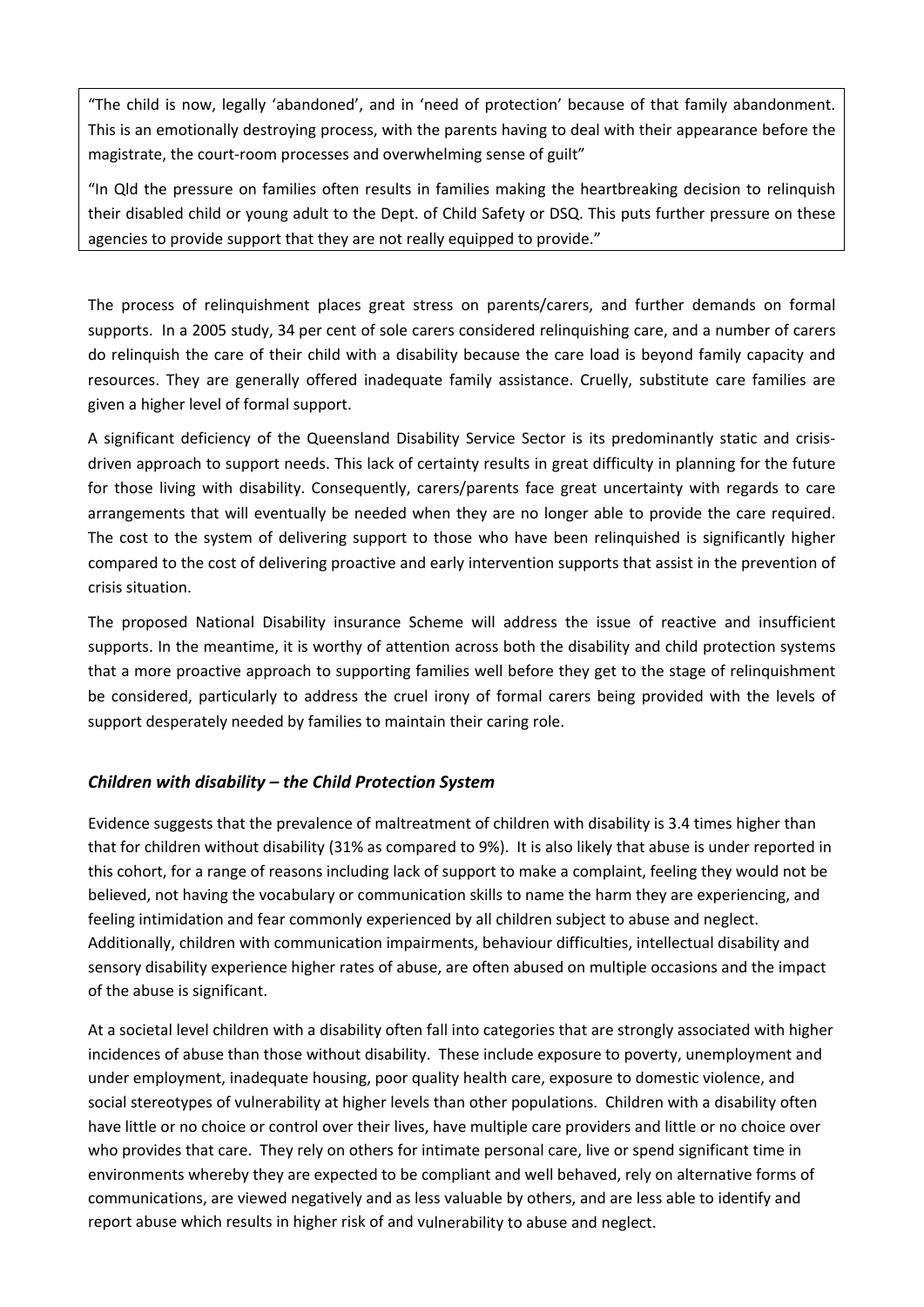As a sector we often try to provide protection to young people with disability. However, in doing so, we often withhold education about sexuality and personal safety which has left children and young people with a disability without a language to describe abuse. In Australia, there is no specific legal administration policy framework for the protection, investigation, and prosecution of exploitation, violence and abuse of people with disability and professionals have reported inadequate support to develop the skills they need to do their job well with children with disability. Children with disability, particularly Aboriginal and Torres Strait Islander children, are more often placed in inappropriate, successive out of home arrangements or stay for inappropriately long periods of time in respite care or hospital placements, which puts them in situations of risk of harm and also deprives them of an appropriate family environment.

Children and young people with a disability can at times display challenging behaviours which can result in further exposure to abuse and neglect. When children and young people have challenging behaviours, abuse and neglect can be referred to as behaviour management. These practices which are either perceived as abusive by the child and of which would be held by reasonable standard to be considered abusive or neglectful are instead framed in a behavioural context. In this instance, sometimes abuse and neglect can be unintentional on the part of the abuser. Examples of unintentional abuse and neglect include the widespread systemic failure of disability service individual plans to actively include strategies for supporting the emotional and psychological growth and sustenance of children and young people.

Ultimately, there must be collaboration by all relevant departments. The National Disability Strategy includes a focus on increasing the evidence about children with disability, exploring the interface between disability, child protection, and primary service systems, exploring evidence based models of working with families whereby the disability of the child or adult is impacting on the safety and wellbeing of that child and review the service response to children with disability in out of home care.

Additionally, risk of maltreatment is reduced in lives of children and young people with disability when:

- their dignity and humanity is understood and respected and they are treated as equal citizens
- They are valued as equal members of and actively included in their communities
- They are not isolated, either socially or physically
- They have a voice, and people who are prepared to hear and act on reports of harm
- They, and their families, have strong networks, which include people who are not paid to be there, who are there in the interests of the child an young person, and in for the long haul
- Capacity to resist maltreatment is being built at multiple levels in individuals, within organisations, at the community level and at a broad structural/societal level
- Resources, attention and energy is put to prevention (at the whole community level, for all young people and children with disability and in responding better to those who experience harm)
- Good strong embedded safeguards, accompanied by individualised supports for children to fill valued and meaningful roles and relationships in their communities will change the life course of coming generations of people with disability
- Education and training for young people with disability, and for service providers and supporters in a range of contexts is also an essential component of abuse prevention and response, and strongly identified in the literature as a necessary component of a response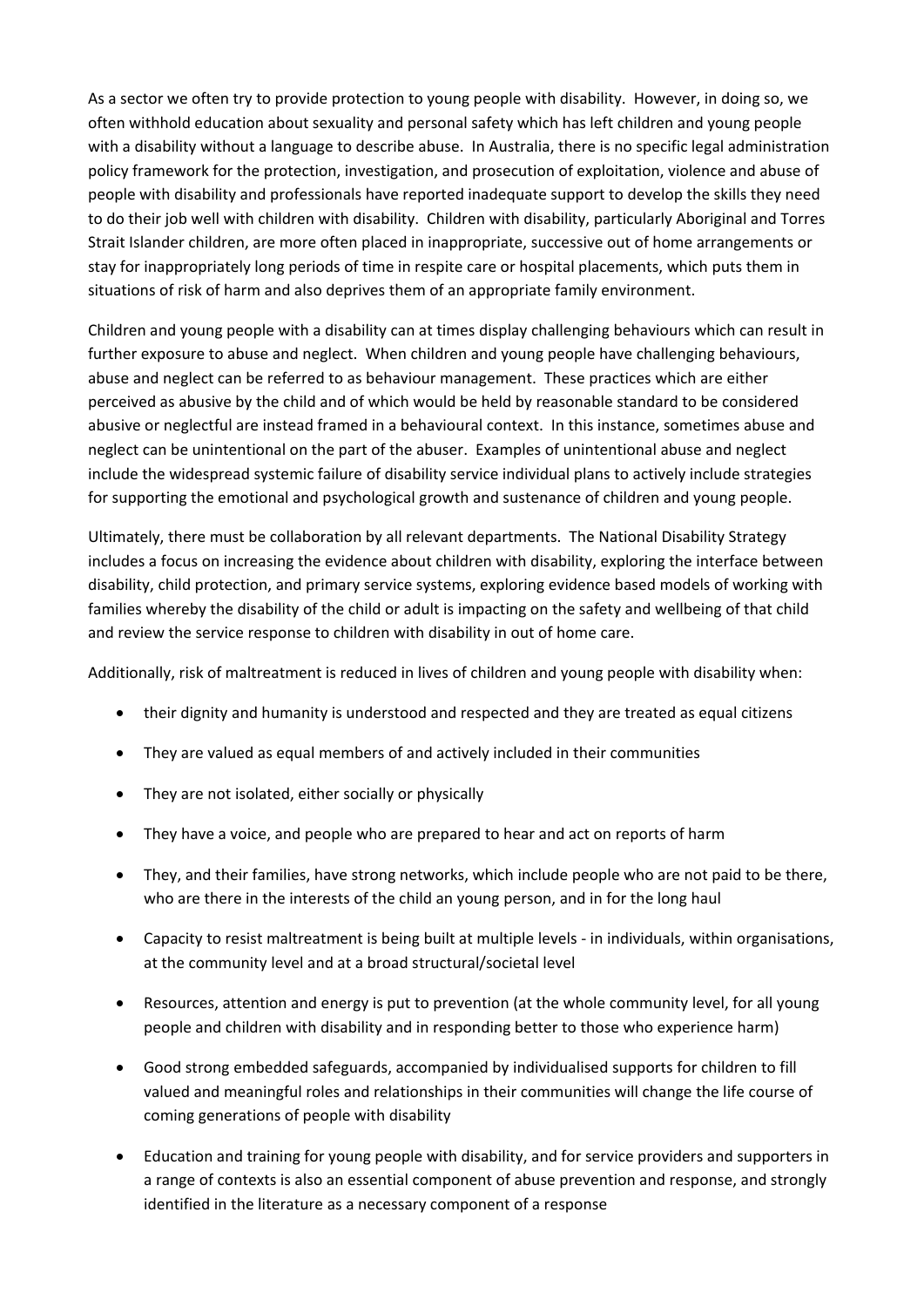Training for professionals working with children and young people with disability to safeguard their rights and safety, recognise harm, respond early and effectively to maltreatment, and support recovery of children and young people. It is important across both specialist and mainstream settings

Again, implementing strategies which support safe and inclusive communities and families for children with disability require a multi‐system approach.

# *Parents with disability*

Evidence indicates that a high proportion of families with a parent that has an intellectual disability will at some point attract the attention of child protection and support agencies due to allegations relating to cases of or at risk of abuse and/or neglect. Parents with intellectual disabilities represent approximately 1‐ 2% of all parents in Australia and they are over-represented in child protection and legal proceedings. Research suggests factors contributing to the over‐representation of parents with intellectual disability in child protection include discrimination, prejudice and a lack of support. Additionally, it is suggested that the evidence of child neglect brought forward before the court system is often poor and solely based on the presence of intellectual disability in a parent.

Although research in relation to parents with disability is scarce, the following studies highlight the over‐ representation of the population in the child protection system:

- Mothers with intellectual disability experience significantly higher parenting stress than the parents without a disability. They were also significantly more likely to experience stress associated with life experiences, having a school aged child and living in a crowded environment (Feldman, Legar & Walton‐Allen, 1997)
- Mothers with intellectual disability were found to experience significantly higher levels of parenting stress than the normative sample and their stress was significantly related to having low levels of social support (Feldman, Varghese, Ramsay & Rajska, 2002)
- Self-reported maternal health of mothers with intellectual limitations was significantly worse than women's health in the Australian population (Lllewellyn , McConnell & Mayes, 2003)
- Parents with intellectual disability can parent adequately if given support (Tarleton & Ward, 2007)
- A range of factors predicted quality of parenting, including following advice, quality of social networks and being accepted in a local community (Willems, de Vries, Isarin & Reinders, 2007)
- Parents with an intellectual disability identified that their greatest unmet needs were help with understanding of child development and increasing community participation (Llewellyn, McConnell & Bye, 1998)
- Parents with learning difficulties were found to be disproportionately represented in care proceedings and their children were more likely to be removed from the family home (Booth, Booth & McConnell, 2005)
- A disproportionately large number of children of parents with an intellectual disabilities were removed from the primary carer (McConnell, Llewellyn & Ferronato, 2000)
- The over representation of parents with intellectual disability in care proceedings was found to be due to enduring beliefs about parental incapacity, poorly resourced legal representatives, lack of suitable support services and the diagnostic-prognostic rationality of decision making (McConnell, Llewellyn & Ferronato, 2002)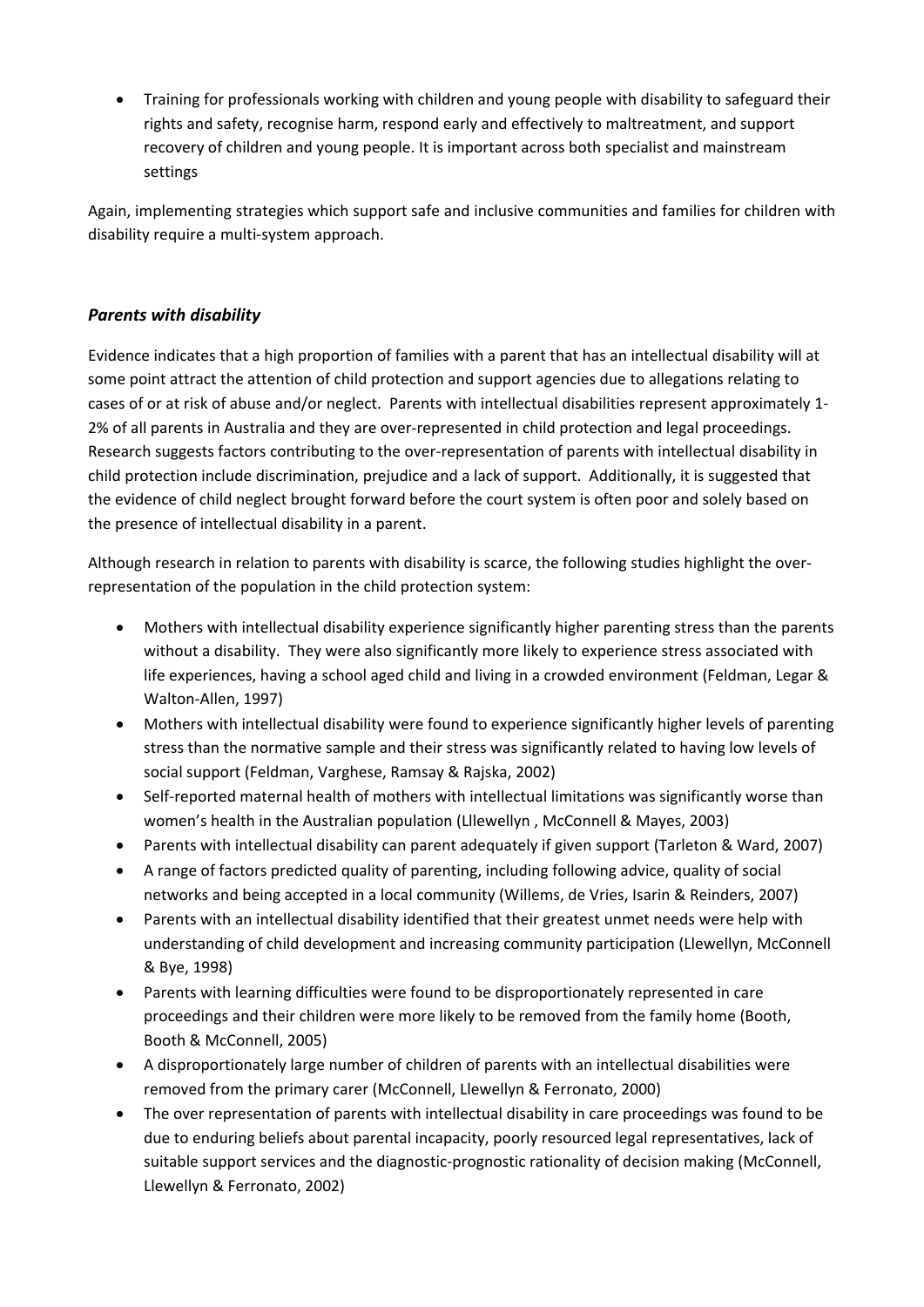Only 10.2% of children of parents with learning difficulties in the court sample returned home (Booth, Booth & McConnell, 2004)

Research suggests that child neglect is identified as the most common type of maltreatment in care and protection court proceedings regarding families with a parent with an intellectual disability in Australia and internationally. Parents with disabilities often experience higher levels of social isolation, socio‐economic disadvantage and unemployment putting them at a higher risk of being involved in the child protection system. The high rate of parents with intellectual disability involved in the child protection system suggests that there is a significant gap in effective services for parents with intellectual disability. Focusing support services on socio‐economic disadvantage may help to reduce risks of abuse and neglect in families with a parent with an intellectual disability

In an effort to reduce the disproportionate rates of parents with a disability involved in the child protection system, the following should be considered:

- Parents are meaningfully involved in decision making
- Service accessibility is a key component to service delivery
- Learning practical skills such as healthy eating, shopping, getting children ready for school, dealing with paperwork, understanding of child development, increasing community participation and attending meetings at school were all important aspects of skills training. Behavioural based interventions and skills development should be encouraged
- The lack of data makes it difficult to assess the size of the population of parents with intellectual disabilities and the extent to which children of parents with intellectual disability are over represented in child protection services
- Research suggests that optimal services for parents with intellectual disability are family centred, provided over the long term, focused on strengths rather than deficits, home based, feature participatory rather than relational elements of practice and performance rather than knowledge based
- Strengths-based approach to support

# *Aboriginal and Torres Strait Islanders and disability*

As stated in the emerging issues paper, although "Aboriginal and Torres Strait Islander children comprised only 6.4% of all Queensland children aged 0‐17 years in 2010, they made up 29.1% of children who were the subject of a substantiated notification in 2010‐2011 and 37.5% of children in out‐of‐home care as at 30 June 2011". Although there is no specific data with regards to Aboriginal and Torres Strait Islander children with disability connected to the child protection system, it is reasonable to believe, given that children with disability are over represented, that Aboriginal and Torres Strait islander children with disability would be significantly over‐represented.

The Productivity Commission states that Indigenous Australians have a profound or severe core activity limitation at around 2.2 times the rate of non‐Indigenous Australians. It is considered that this is driven by socio‐economic disadvantage and exposure to risk factors such as smoking, overweight/obesity, physical inactivity, poor nutrition and substance abuse. It is estimated that there are around 26,000 Indigenous Australians with a profound or severe core activity limitation. Indigenous children (under 15) are 3.8 times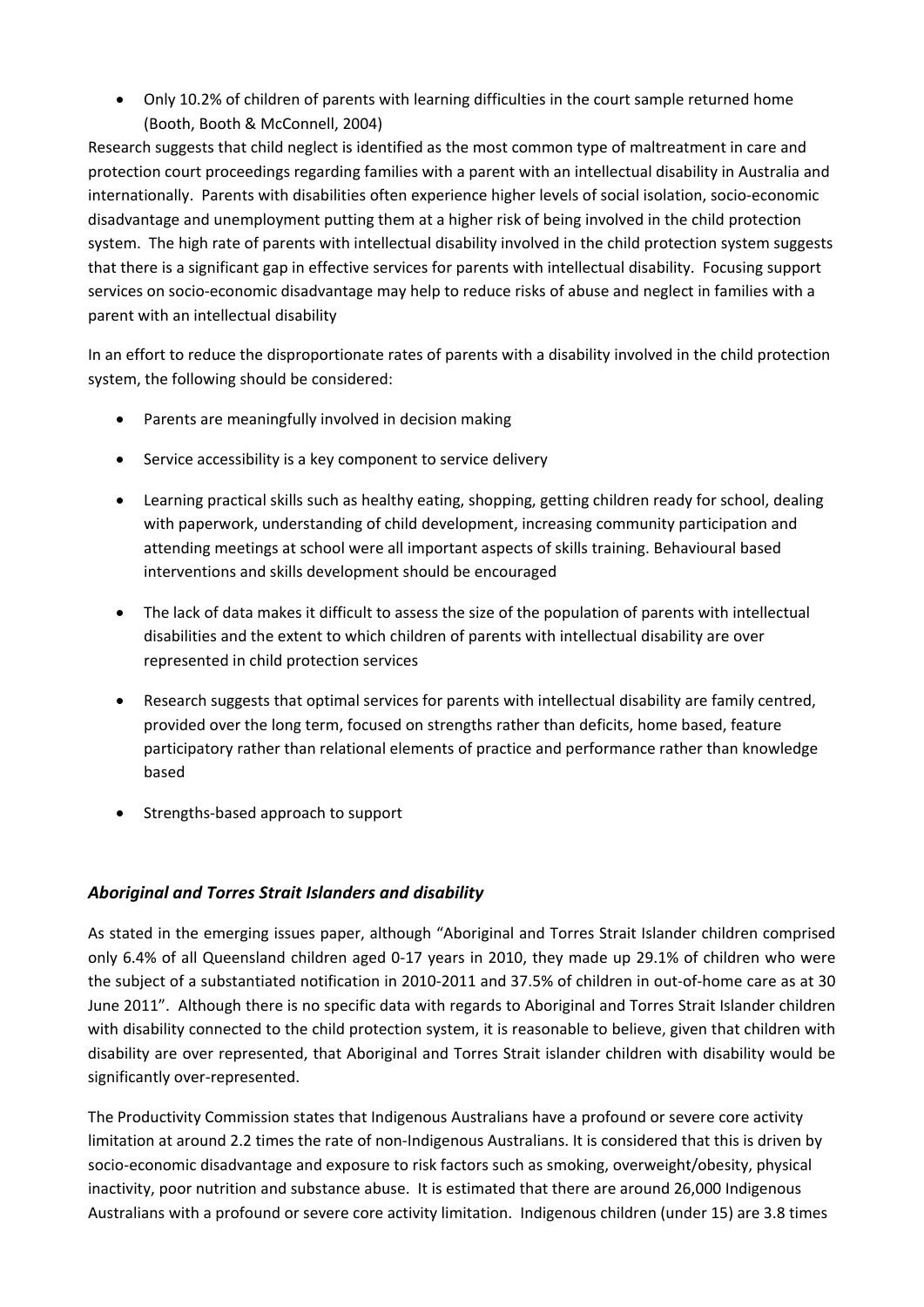more likely to be deaf. Statistics also reveal that over 70 per cent of Indigenous children in remote communities suffer from chronic otitis media that can cause permanent hearing loss and inhibit language and literacy development. Indigenous Australians also face significant barriers to accessing disability support services. This occurs due to social marginalisation, reluctance and mistrust when approaching government agencies, cultural attitudes towards disability and services that are not respectful of cultural differences.

Aboriginal and Torres Strait Islander people with a disability are under‐represented in the support service system. Some Aboriginal people retain the fear that their children will be removed by government authorities. Furthermore that Aboriginal children remain over represented as wards of the state and that Aboriginal children with disability and Aboriginal parents with disability remain vulnerable to this fact. Additionally, there is a general sense of social exclusion, or a feeling that services are there for white people and not them. Compounding this issue is the fact that around a quarter of Indigenous Australians lives in remote or very remote areas, compared to around one per cent of non-Indigenous Australians.

A number of strategies can be used to improve accessibility of services for Indigenous people, including embedding services within local communities, employing Indigenous staff and developing the cultural competency of non‐Indigenous staff. The extent to which disability services are 'in and of' the Indigenous communities they serve is a critical factor to their acceptance and success. The capacity of not‐for‐profit providers to be representative of the communities they serve suggest they may have an advantage over government run services in this area, particularly given the reservation that some indigenous people have about government run services. Acceptance is likely to be highest where service providers are effectively managed and staffed by the Indigenous community themselves. For this reason, block funding the provision of disability support services specifically focussed on ensuring Indigenous people with a disability can access the supports they need is a key strategy to improving service accessibility for this cohort.

The value of Indigenous staff to service providers and their clients is widely acknowledged, and there are a number of reported benefits to service providers employing Indigenous staff, some of which include:

- increased-cross cultural awareness of the organisation
- greater awareness of local indigenous issues (both cultural and political)
- greater capacity to network with Aboriginal community services and develop programs that effectively target and cater for Indigenous clients.

The State government should consider the feasibility of overcoming the barriers to service delivery for Indigenous people with a disability by:

- block funding suitable providers where services would not otherwise exist or would be inadequate
- fostering smaller community‐based operations that consult and engage with local communities and local staff, with support from larger experienced service providers, in particular those with a high level of community ownership
- employing and developing Indigenous staff
- developing the cultural competency of non‐Indigenous staff
- encouraging innovative, flexible and local problem solving, as well as conducting and publishing evaluations of trials in order to better understand what works and why
- developing an effective and cost-efficient balance between bringing services to remote areas, and bringing people with a disability in remote areas to services
- working with state and territory governments, indigenous advocacy groups and other community groups to develop and refine funding strategies, better understand local and systemic issues as well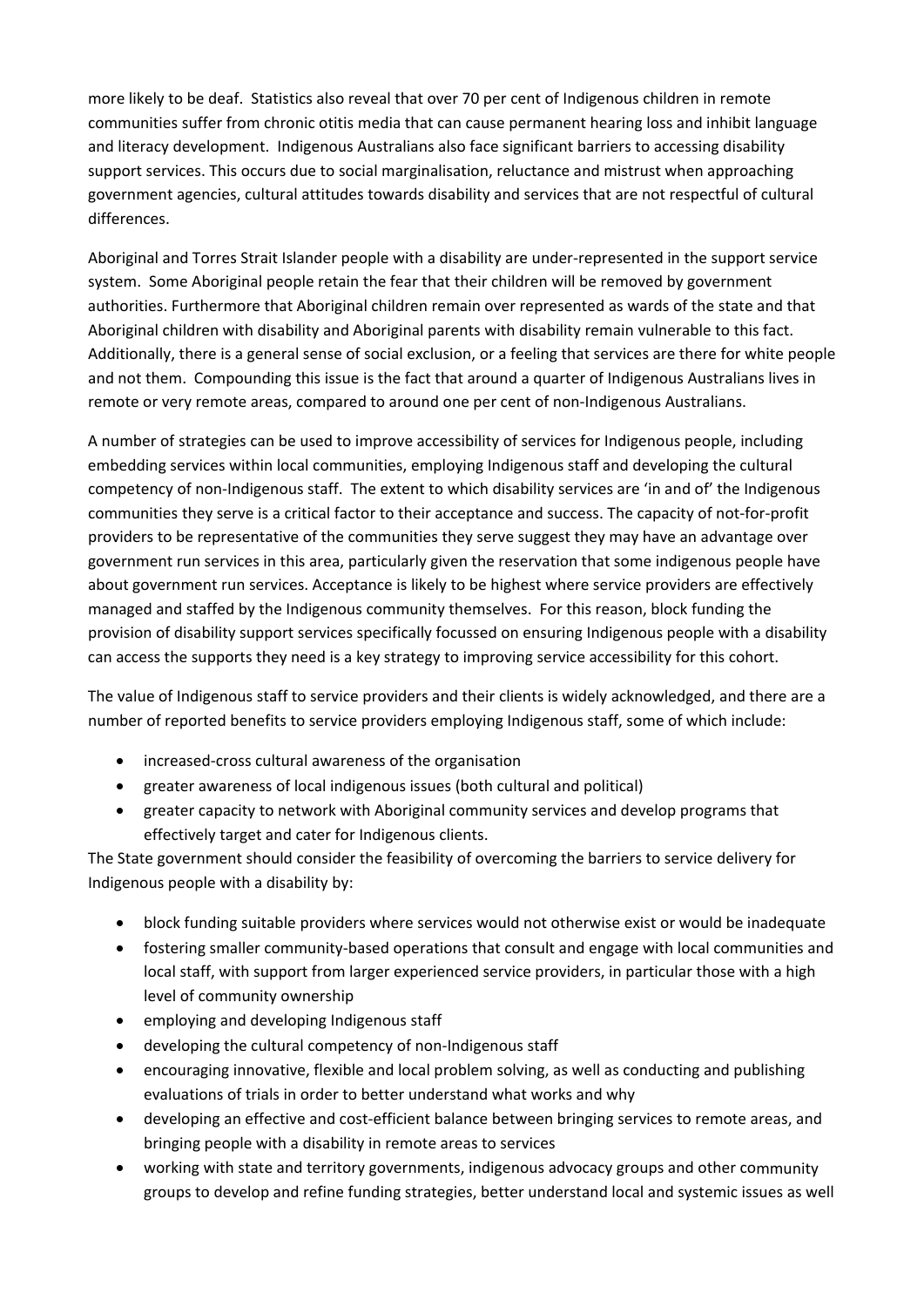as successful (and unsuccessful) approaches and diffusing this knowledge to other service providers, researchers working in this field and the broader community.

#### *Conclusion*

NDS does not propose to know all the solutions to the complex issues raised in this submission, or their interaction with other issues addressed by the Commission of Inquiry, but welcomes the opportunity to raise awareness and propose some strategies to begin to engage with these issues. Most critically, the discussion needs to be across the whole of government and communities to ensure that resources and supports are meet people's needs in the most efficient and effective way possible.

#### *About NDS*

National Disability Services is the peak industry body for non‐government disability services. Its purpose is to promote quality services and life opportunities for people with disability. Its Australia‐wide membership includes around 800 non-government organisations, which support people with all forms of disability. Its members collectively provide the full range of disability services—from accommodation support, respite and therapy to community access and employment. NDS provides information and networking opportunities to its members and policy advice to State, Territory and Federal governments.

### *Contact information:*

Shelley Birrell

Regional Sector Development Officer

National Disability Services Qld

[shelley.birrell@nds.org.au](mailto:shelley.birrell@nds.org.au)

07 33574188

**March 2013**